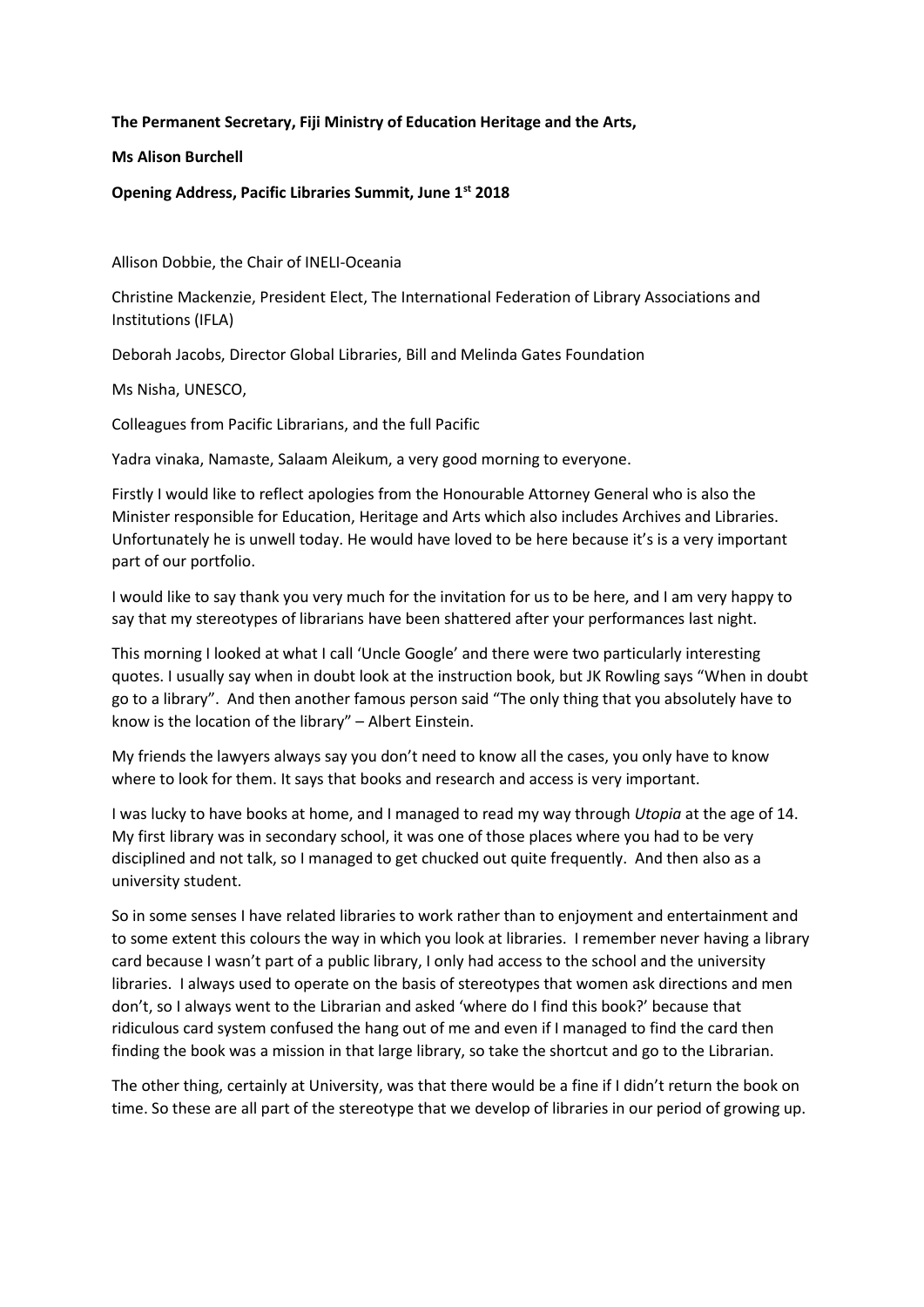Libraries are probably one of the greatest public services that can exist. In some senses they are also the biggest secrets in society, and I think that what we should be doing is literally to open those doors to the library, to open those doors to learning.

I think libraries are probably the first proponents of a recycling system and obviously with a small charge in many instances, libraries have improved access across the board, to people who can and cannot afford it, but mostly to people who are interested. And the key then becomes, how do we make everyone interested?

So then came Uncle Google and traditional research changed – how we research, how we do research changed. Libraries have in many instances changed and will have to continue to change in order to keep up with technology.

On Wednesday you had a visit to see a range of libraries that we have in Fiji. You went to an urban centre and I think that what you saw in Suva is probably partly reflective of some of the challenges that we have in Fiji in terms of expanding the library network. But we obviously still have to establish libraries both in schools as well as in communities, and it is key to recognise that learning is not just when we are at school, it is really about lifelong learning. I always say that the day when I stop learning is when I am six foot under. If we continue to learn as we go then life remains more interesting.

I think the other creative thing that some of my colleagues have been doing is using libraries as a way to teach people, for example teaching women how to sew. Bring them into the library, show them the books about how to sew, and help them to practice. I was surprised to be signing a document the other day to purchase sewing equipment for libraries. I was excited to learn exactly what it was about.

Within the Pacific context, and let's say the developing part of the Pacific, literacy is critically important, as well as numeracy. I have been saying that there are actually 4 pillars of learning – one is literacy, the other numeracy, the third is technological literacy and then physical literacy. In the Pacific we have far too many people dying too early from non-communicable diseases, and it is therefore important in the education context to have those four pillars.

A parent recently told me that the most important things we can give children are a strong foundation in terms of literacy and numeracy but I think we can do even better by making sure that the technological literacy and physical literacy are added to that because then you have a four way solid foundation on which to build the house which is the child and the student.

This year we are doing the Pacific Islands Literacy and Numeracy Assessment and that happens every three years. It will guide us on where we are going right and where we are going wrong in terms of ensuring that literacy and numeracy are properly embedded in the educational systems across the Pacific. Part of that literacy jigsaw is going to be Libraries, and at the moment it perhaps is one of the passive pieces of that jigsaw. So the issue then becomes how do we make libraries a far more active part of that jigsaw so we can become proactive in terms of access to the knowledge that is contained in libraries.

So literacy traditionally has been the 3 R's, but perhaps we need to look at it in a slightly different way, so that it is reading and writing, as well as talking and discussing and debating. Its about engaging with ideas. It's about developing knowledge. It's about developing opinions, and it's also to some extent about problem solving, because the books, whether electronic or hard copy books, provide access to research and provides access to people asking questions and how to answer those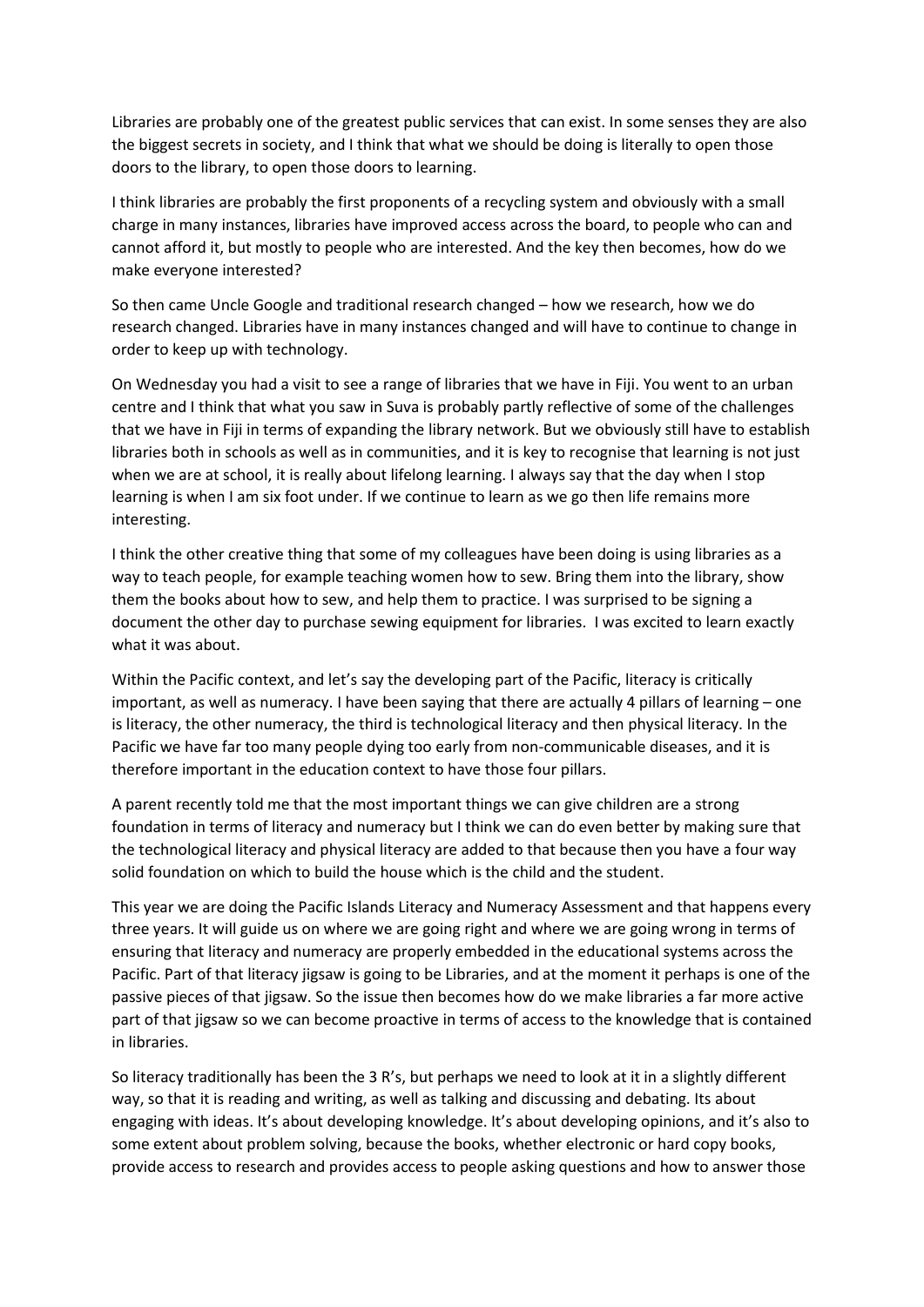questions and the problem solving component. Teachers are very critical in this process and in ensuring that technology in both its good and bad parts is applied within the curriculum component. And therefore also within the library component.

The technology is good and bad, it has its own language which doesn't qualify for literacy assessments unfortunately. It keeps developing and that presents a challenge to us to keep developing and catching up. We hope that at some point we are getting ahead of it but that's probably unlikely. In some senses technology hides literacy levels. I was talking to the Vice Chancellor of Fiji National University about the issue we have of ensuring that our teachers are properly literate and numerate when going into the school context. He said one of the bad things about technology and the programmes we use is that it highlights the issues so they can be corrected without us necessarily having to analyse the problems. So, it makes life a lot easier and therefore it hides the proper level of literacy that we are at.

So there are good and bad things about technology. The good thing is that it is easy to check if you know where the spell checker and grammar checker is, and that tells you that you know where spellchecker is, it doesn't tell you that you know how to spell properly or address your grammatical approach. The bad thing is that not everyone has access to technology, but when you do then you have world wide access.

Some of the challenges are how do Libraries address these issues hand in hand with the education system, and as part of the education system, and that is a critical component. I think for many years in Pacific countries, potentially worldwide, Libraries are always like the poor second cousins. We need to be able to move libraries into the mainstream so that we can address it together.

The issue for us in Fiji luckily is that the budget has increased for libraries by 150% and that is really giving meaning to opening the doors of learning. So far we have established 450 school libraries, and in 2016 there was a decision that we should open up library corners in our early childhood care centres. That has been done in 300 areas in Fiji. We have 36 community libraries and that number continues to increase, particularly in rural areas. We have a process for automating our 4 public libraries. We are trying to ensure as our Government's motto and as part of the SDG's that *No Child is Left Behind,* so therefore we are also making sure that schools for learners with special needs are included so there are 3 libraries being developed there.

Some of the challenges that we face in the Pacific are perhaps how to address the mixed-use approach to Libraries, paper as well as e-copies. How do we address issues with and without electricity, and that is a major issue across the Pacific? But it's also how do we engage the google generation that is now in our schools - the google generation that is au fait with technology while the teachers are not as au fait with technology. And how do we open up the world of libraries and the knowledge that they hold, not only for our children and students but also for our adults, parents, teachers. These are all challenges we need to grapple with very strongly but not alone, in conjunction with other partners in the process.

So I leave you with those thoughts, thank you very much, I hope that your deliberations will be very constructive and as energetic as you were on the dancefloor last night.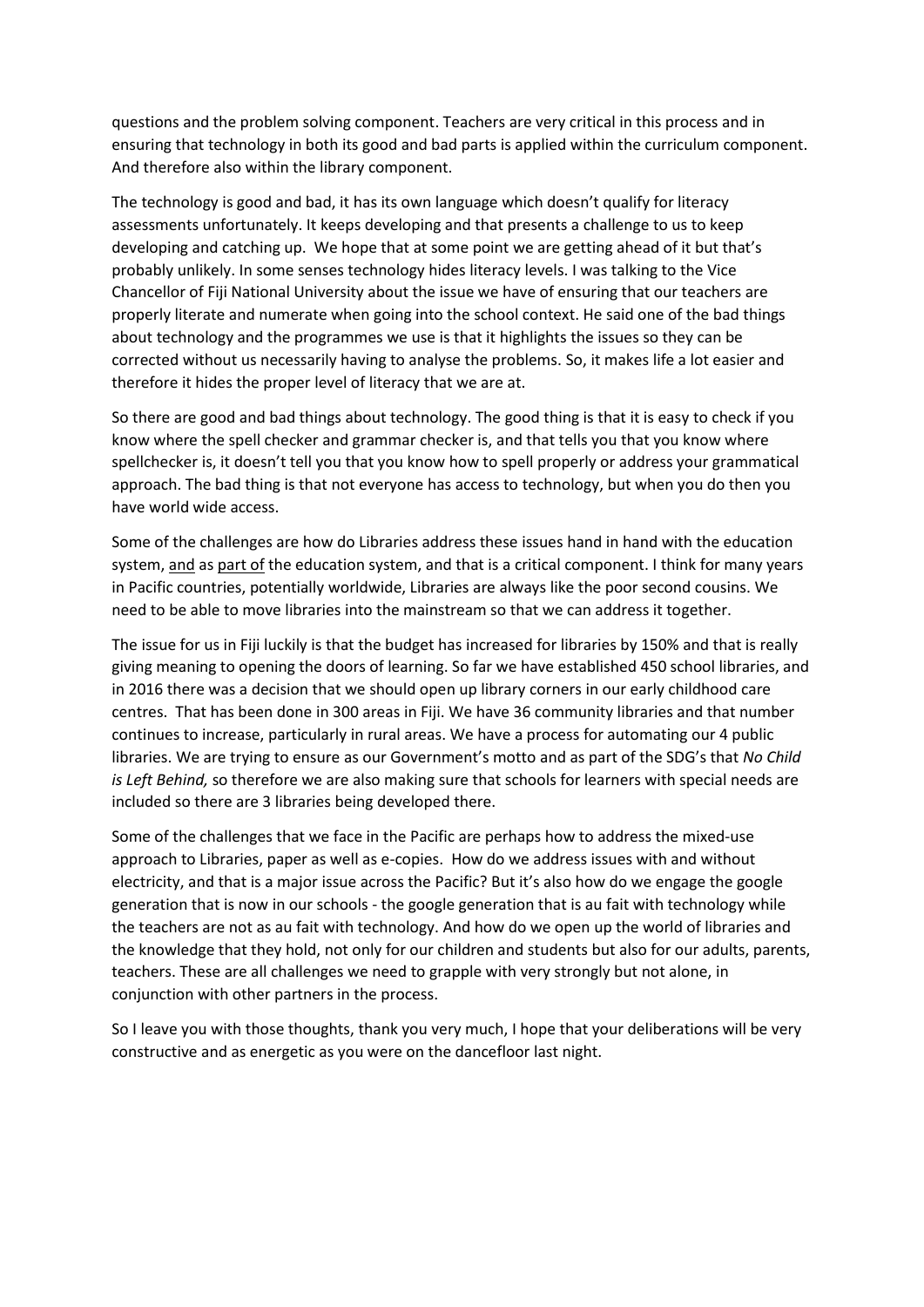## **Official speech**

Libraries play an important role in society. They are gateways to knowledge and innovation, and have an important role to play in building informed, tolerant and progressive societies. Libraries, especially public and school libraries are very important in terms of increasing literacy. They are exciting places whose books encourage young children to actively practice the literacy skills learnt in the classroom. Practice makes perfect, and Libraries are a wonderful place to practice. Libraries also encourage young children to open up their imagination and travel to far-away places to have rousing adventures through the printed page. This exposes them to different cultures, ideas and practise which expand their horizons and nurtures a healthy sense of curiosity.

Later on in a person's development, libraries become an important information resource to carry out in-depth research for school assignments. This helps develop information literacy skills, and builds self-confidence to conduct independent and collaborative research on a given topic. Such skills are transferable across all industries and are essential to building proactive and pragmatic communities.

Public Libraries are also important safe spaces that reinforce positive social behaviour and important values such as mutual respect, tolerance, and working together. In short, Libraries have an important function in society, and are relevant to members of society throughout their lifetime.

For our part, the Fiji government recognises the fundamental role of libraries to societal growth and sustainable development. Over the last 6 years we have increased our resourcing of public and school libraries through the Department of Library Services of Fiji by over one hundred and fifty percent (150%).

This is not just about numbers, impressive though they may be. It has been about making libraries more accessible for the public and improving literacy levels, especially for school children, and communities in remote rural areas.

Over this time the Department has either established or upgraded four hundred and fifty (450) school libraries, ensuring that these libraries are well resourced and housed in proper buildings.

In 2016 the Fiji Government recognised the importance of reading at an early age, supporting a Library Services of Fiji proposal to establish library corners for early childhood education (ECE). To date a total of three hundred (300) ECE Centres have been assisted by the Department. Early Childhood Education achieves the highest rate of social return both in developing and industrialised countries. Early Childhood Education offers children a head start in their primary schooling and positively influences their performance in school.

Library Services of Fiji supports ECE through the provision of resources that provides opportunities for less-privileged children, thus helping to reduce the inequalities in educational opportunities, particularly among rural/low income families.

In addition, thirty six (36) Community Libraries have been established in remote rural areas to increase access to information for our rural dwellers. These libraries have bolstered the comprehension skills of children in surrounding areas and also given the Library Services of Fiji an opportunity to deliver functional literacy training for adults in order to support community development. Of particular note are the Community Libraries in Nameka in Tailevu, Kasavu and Gusuisavu in Naitasiri, where the Department was able to assist community women to connect with the Ministry of Women's Expo, to sell their products to supplement their household income.